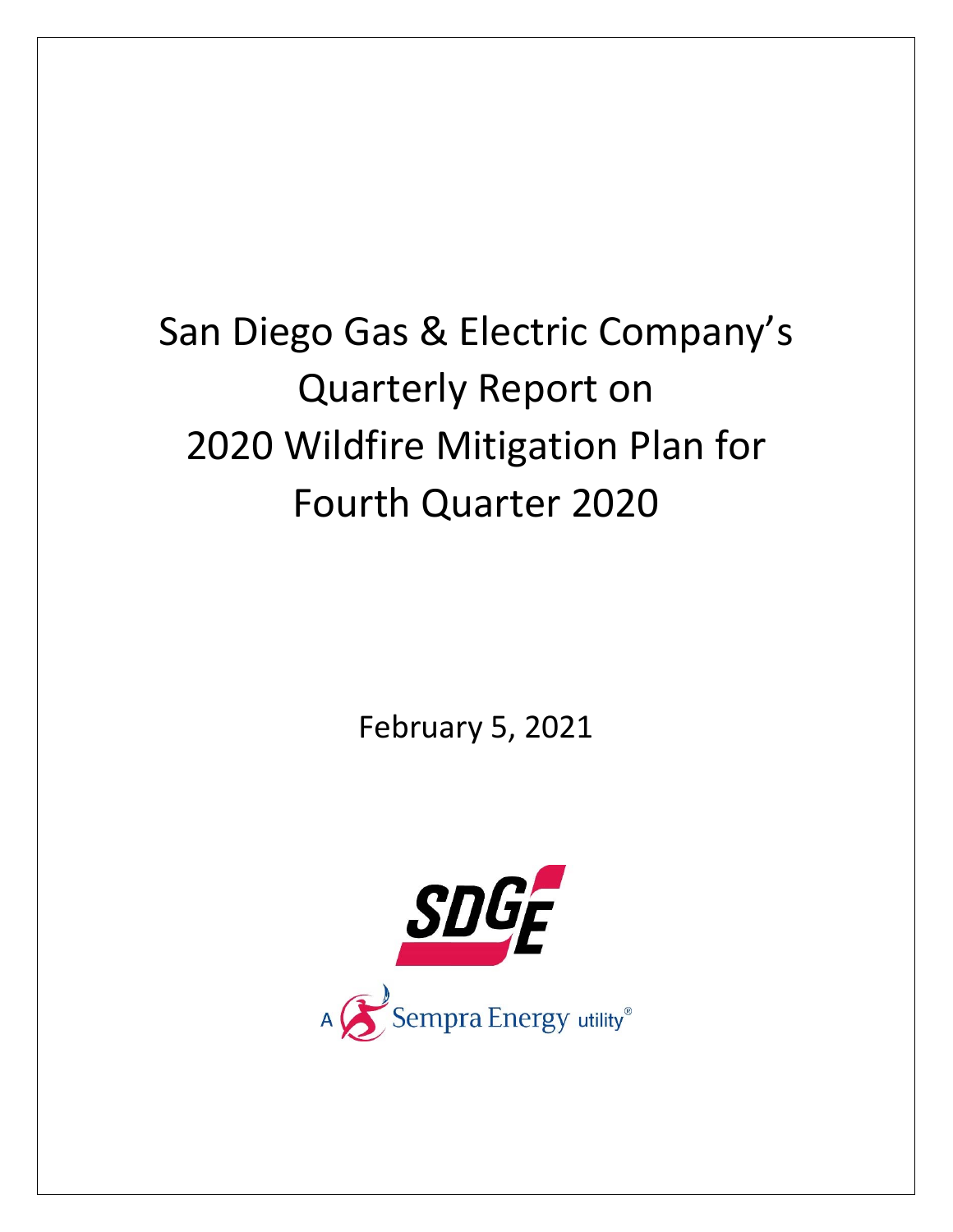## I. Introduction

Pursuant to Ordering Paragraph (OP) 8 of California Public Utilities Commission (Commission or CPUC) Resolution WSD‐002, San Diego Gas & Electric Company (SDG&E or Company) submits its Quarterly Report (QR or Report) on its ongoing Class B deficiency related to its 2020 Wildfire Mitigation Plan (WMP).<sup>1</sup> A copy of this Report is being provided to the Director of the Commission's Wildfire Safety Division (WSD) and is being served to the California Department of Forestry and Fire Protection (CAL FIRE) and the service list of Rulemaking (R.) 18‐10‐007.

In this Report, SDG&E addresses its Class B deficiency related to its 2020 WMP, which is applicable to all electric utilities – Condition Guidance‐9: Insufficient Discussion of Pilot Programs.

<sup>1</sup> Resolution WSD‐002, Guidance Resolution on 2020 Wildfire Mitigation Plans Pursuant to Public Utilities Code Section 8386 (June 11, 2020) at p. 45‐46, Ordering Paragraph 8.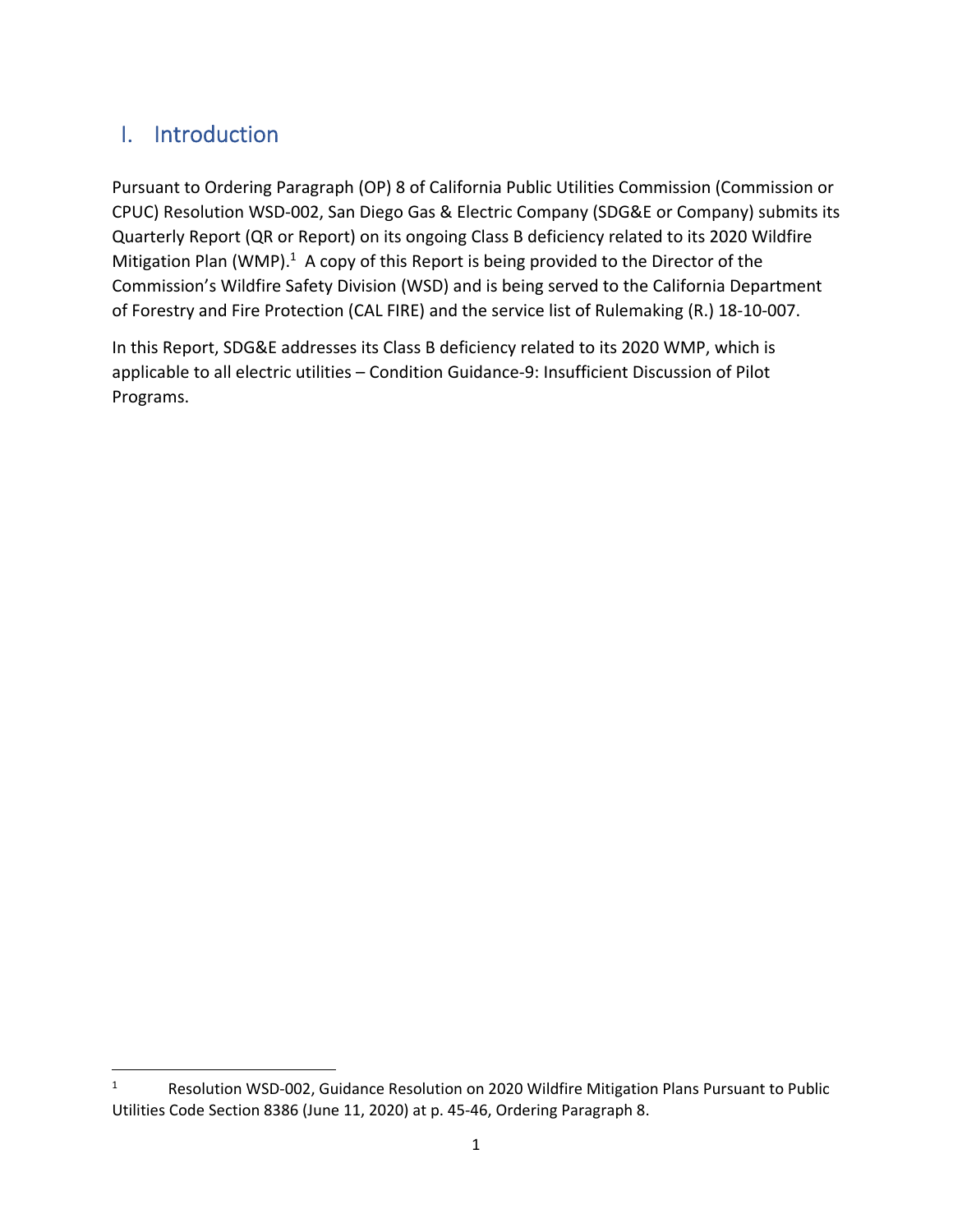## A. Condition Guidance‐9: Insufficient Discussion of Pilot Programs

*In its quarterly report, each electrical corporation shall detail:*

- *i. all pilot programs or demonstrations identified in its WMP;*
- *ii. status of the pilot, including where pilots have been initiated and whether the pilot is progressing toward broader adoption;*
- *iii. results of the pilot, including quantitative performance metrics and quantitative risk reduction benefits;*
- *iv. how the electrical corporation remedies ignitions or faults revealed during the pilot on a schedule that promptly mitigates the risk of such ignition or fault, and incorporates such mitigation into its operational practices; and*
- *v. a proposal for how to expand use of the technology if it reduces ignition risk materially.*

In its 2020 WMP, SDG&E identified 11 pilot programs/demonstrations, including: Covered Conductor, Distribution Infrared Inspections, Expanded Generator Grant Program (now referred to as the Generator Assistance Program), Advanced Protection – Falling Conductor Protection, Strategic Undergrounding, Drone Assessment, Circuit Ownership, Vegetation Management LiDAR, Ignition Management, Fuels Management, and Vehicle Tracking. SDG&E provides the following information for each pilot as required by this condition. The following information builds upon the information provided in SDG&E's WMP Quarterly Report submitted on December 9, 2020.<sup>2</sup>

## Covered Conductor (2020 WMP Section 5.3.3.3)

*Status of Pilot:* As stated in last quarter's report, SDG&E is piloting a new three‐layered covered conductor technology. On November 6, 2020, SDG&E energized its first covered conductor project of this type, hardening approximately 1.9 circuit miles with the new technology. In addition to the pilot, SDG&E successfully built a mobile trailer to assist with training SDG&E crews on how to install the covered conductor, as well as address safety concerns and any questions regarding how to reduce construction delays (see Figure 1).

<sup>2</sup> San Diego Gas & Electric Company's Quarterly Report on 2020 Wildfire Mitigation Plan for Q4 2020 (December 9, 2020).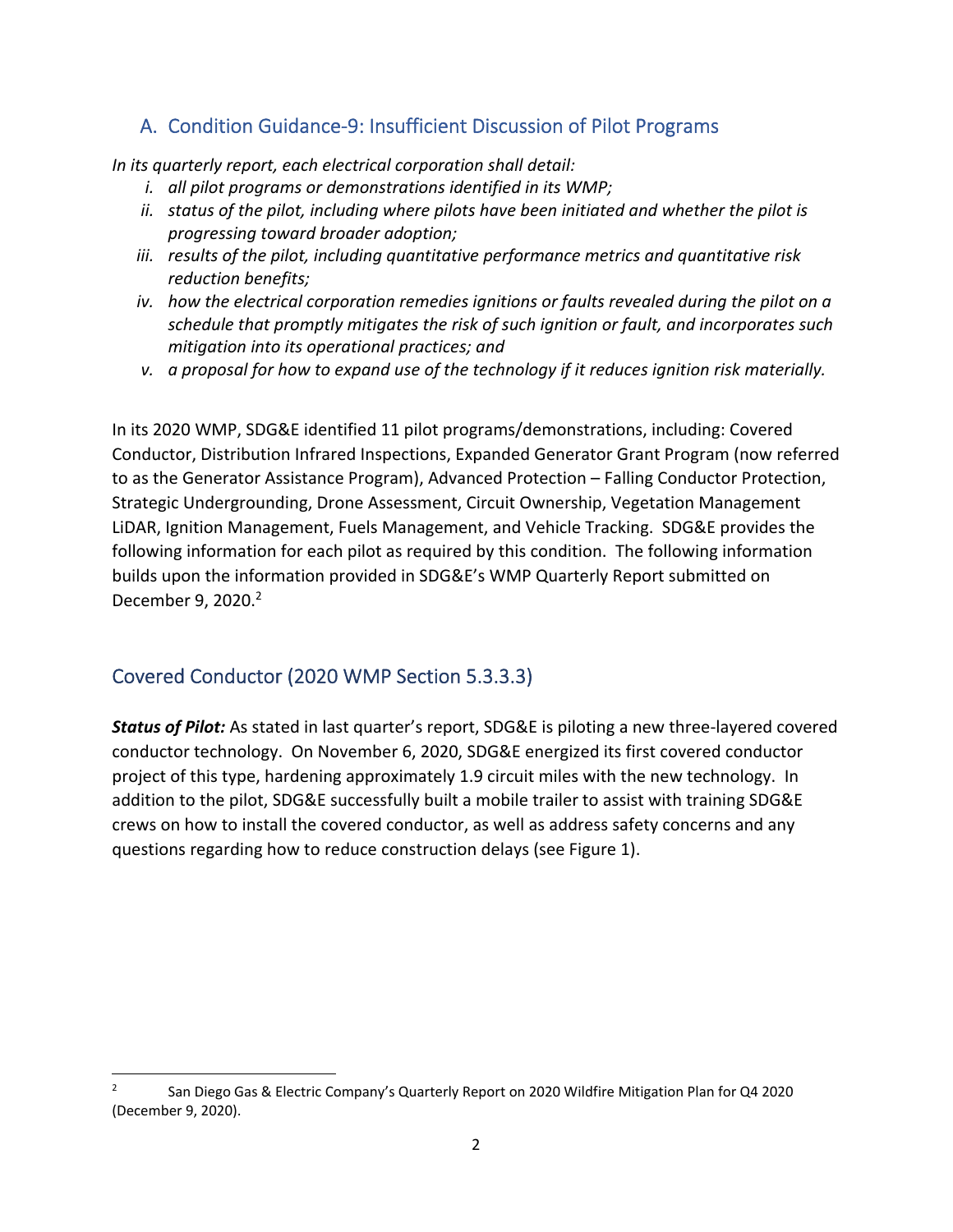

**Figure 1: Covered Conductor Mobile Trailer**

*Results of Pilot***:** As stated in the previous quarterly report, with the construction completed, SDG&E will now be evaluating the effectiveness of the pilot to validate testing and industry expectations. SDG&E believes that this initial construction went well, as demonstrated by the fact that it withstood the recent Red Flag Warning events. The project at this specific location is still in the close‐out phase and SDG&E is currently performing quality assurance inspections of the project to ensure the quality of construction was as expected. As stated in last quarter's report, SDG&E plans to measure effectiveness of this mitigation by comparing the reliability performance of the distribution lines before covered conductor was installed to the reliability performance after covered conductor was installed, normalized by operating years for an apples-to-apples comparison. SDG&E plans to have a dedicated team monitor outages that are reported into the system related to the covered conductor. This dedicated team will be required to present covered conductor performance results during SDG&E's Electric Risk Analysis team meetings. The performance results should be able to identify the root cause of any outages associated with the covered conductor, identify mitigation techniques, and identify required improvements within SDG&E's Construction Standards. Based upon, current indications and review with local construction crews, it appears that this equipment can be installed more broadly.

#### *Remedy of Ignitions/Faults Revealed During Pilot***:** N/A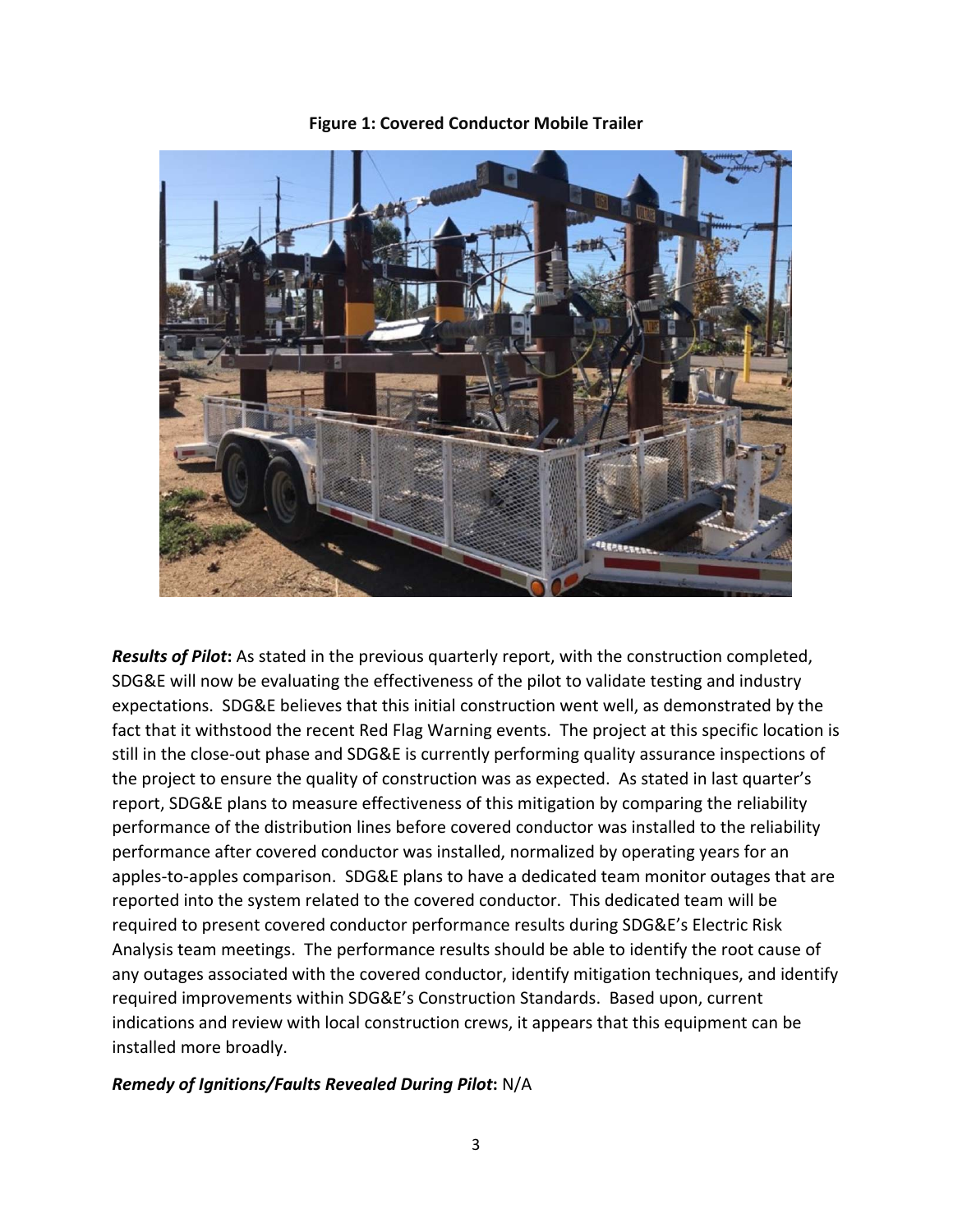*Expanded Use of Technology***:** The pilot of SDG&E's covered conductor project has concluded, and SDG&E will pursue this as a full‐fledged program going forward. As stated in the last quarter's results, SDG&E expects the effectiveness of covered conductor to fall somewhere between the effectiveness of traditional overhead hardening, which has been measured to be approximately 50% effective at reducing faults and ignitions, and undergrounding lines, which has been approximately 99% effective at reducing ignitions. Covering the lines should prevent some of the foreign object in line contacts that traditional hardening does not mitigate, and the new infrastructure is expected to be equally as effective as traditional hardening at reducing equipment failure. Since these overhead lines are on above-ground structures, they remain susceptible to vehicle contacts, vegetation contacts, and high winds, which means undergrounding has advantages that covered conductor does not have. SDG&E intends to increase covered conductor installations in future years and looks forward to measuring its effectiveness as covered conductor installation becomes a larger part of SDG&E's system.

## Distribution Infrared Inspections (2020 WMP Section 5.3.4.4)

*Status of Pilot:* In 2020, SDG&E completed approximately 13,000 infrared inspections in Tier 3 of the HFTD, utilizing circuits with the highest fault counts in prior years for initial circuit selection. The data from the infrared inspections depicts that Tier 3 connections are in good condition, but there were more issues found during the visual inspections of the same area as discussed in the results section below. Tier 3 structures are often in rural locations where a distribution circuit or segment may be carrying load for only a small number of customers. The infrared technology takes the energy radiated from wires and connections and converts this to temperatures, and the thermography team uses these temperatures to analyze any differentials to identify the potential for future failure. The low load values on the distribution segments combined with a low corrosive environment led to minimal findings, although it still returned good value based on risk spend efficiency. That said, SDG&E plans to pilot the technology this year in Tier 2 of the HFTD, where circuits are located in more urban settings with higher electrical loads which could put more stress (and heat) on the connections and splices in those areas. SDG&E will continue monitoring and assessing the effectiveness of this pilot program as it moves to the more urban circuits within Tier 2.

*Results of Pilot***:** In 2020, the pilot program was focused on Tier 3 of the HFTD, utilizing circuits with the highest fault counts in prior years for initial circuit selection. The data from these inspections informs SDG&E's analysis of program effectiveness. The table below provides the current inspections, findings, and ignition rate for the Distribution Infrared Inspection program and compares the results with the issues found on SDG&E's visual inspection program performed in the same area.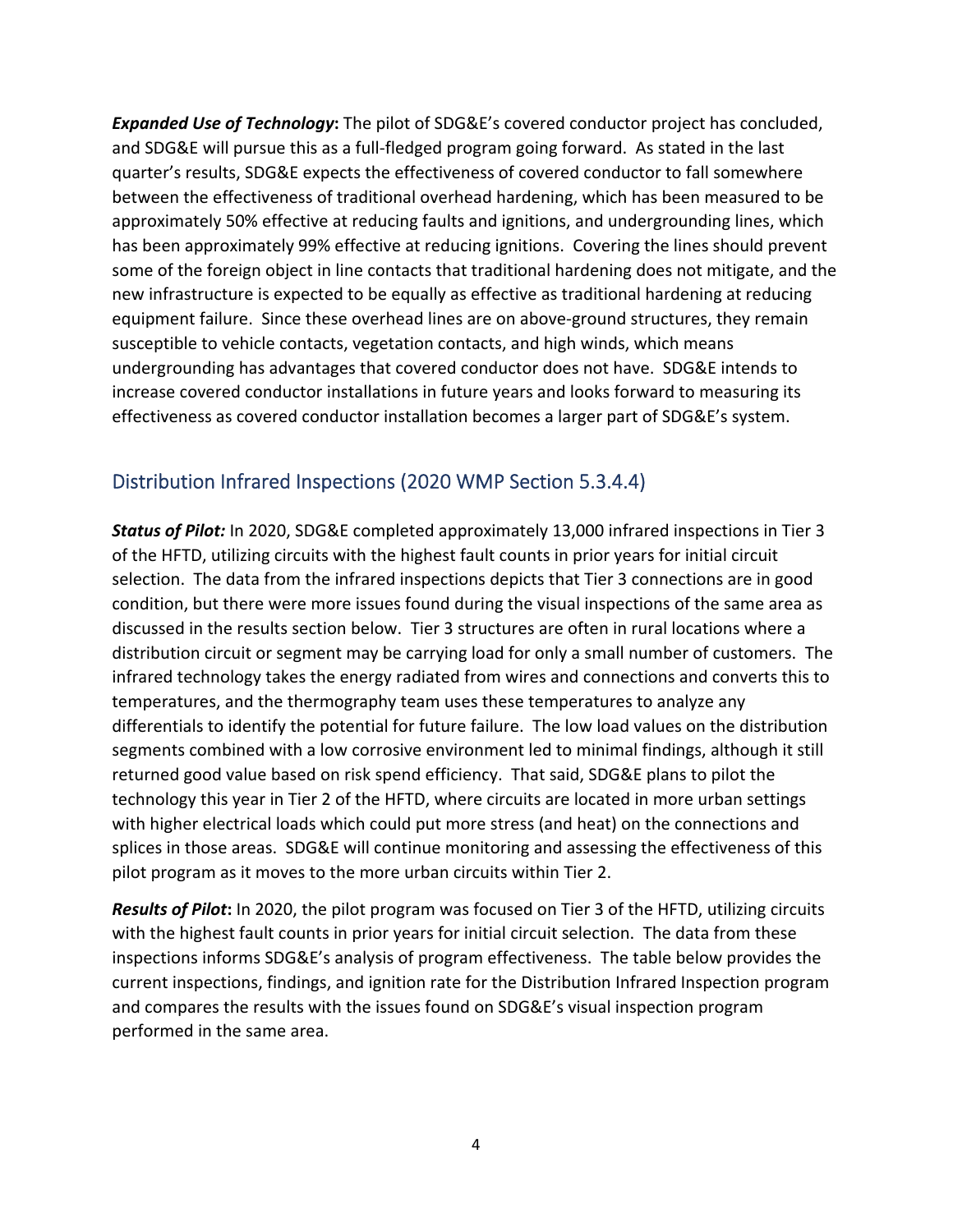|                                    | <b>HFTD Tier 3</b><br><b>Visual Inspections</b> | Distribution Infrared<br>Inspections (Tier 3) |
|------------------------------------|-------------------------------------------------|-----------------------------------------------|
| Findings – Emergency (0-30)        | 18                                              | 0                                             |
| Findings - Priority (4-30)         | 84                                              | $\mathcal{P}$                                 |
| Findings - Non-Critical            | 362                                             | 0                                             |
| Findings - Fire Risk Infractions   | 464                                             | $\overline{2}$                                |
| <b>Inspection Count</b>            | 13,013                                          | 13,077                                        |
| <b>Estimated Faults Avoided</b>    | 11                                              | $2*$                                          |
| <b>Estimated Ignitions Avoided</b> | 0.29                                            | 0.055                                         |

**Table 1: Distribution Infrared Inspection Program – Inspections, Findings, and Ignition Rate**

\*SDG&E assumes that all fire risk infractions found by Distribution Infrared inspections will eventually lead to a fault if not detected since this program detects issues that may not be visible to other inspection programs.

While distribution infrared found significantly less issues inspecting the same structures visually, the issues found are of high value, as a hot connection left unmitigated would have eventually led to a failure and a risk event. Although SDG&E expected that the risk reduction benefit was too low to continue in Tier 3 of the HFTD due to the low findings, when it completed its MAVF on these two programs, due to the significantly lower cost of inspections and repairs, it was Distribution Infrared inspections that had the higher RSE. Even though it mitigates much less risk, it does so at lower cost, making it the more efficient mitigation.

*Remedy of Ignitions/Faults Revealed During Pilot***:** SDG&E's thermography team consists of individuals trained as linemen and electricians who evaluate the program's thermal results and structures. With their knowledge of the electrical system, thermography, and the results of the inspections, the team can appropriately assess the potential risk for more accurate prioritization. The thermography team provides a report of their findings and prioritization to the distribution compliance team to include with their maintenance prioritization. In cases where larger potential concerns exist, a phone call directly to the responsible district will be made to provide an immediate assessment and repair where deemed necessary. This process ensures identified risks are appropriately prioritized. In areas where issues occur and further evaluation is required, the program has been reviewing the areas of concern to ensure no further issues exist.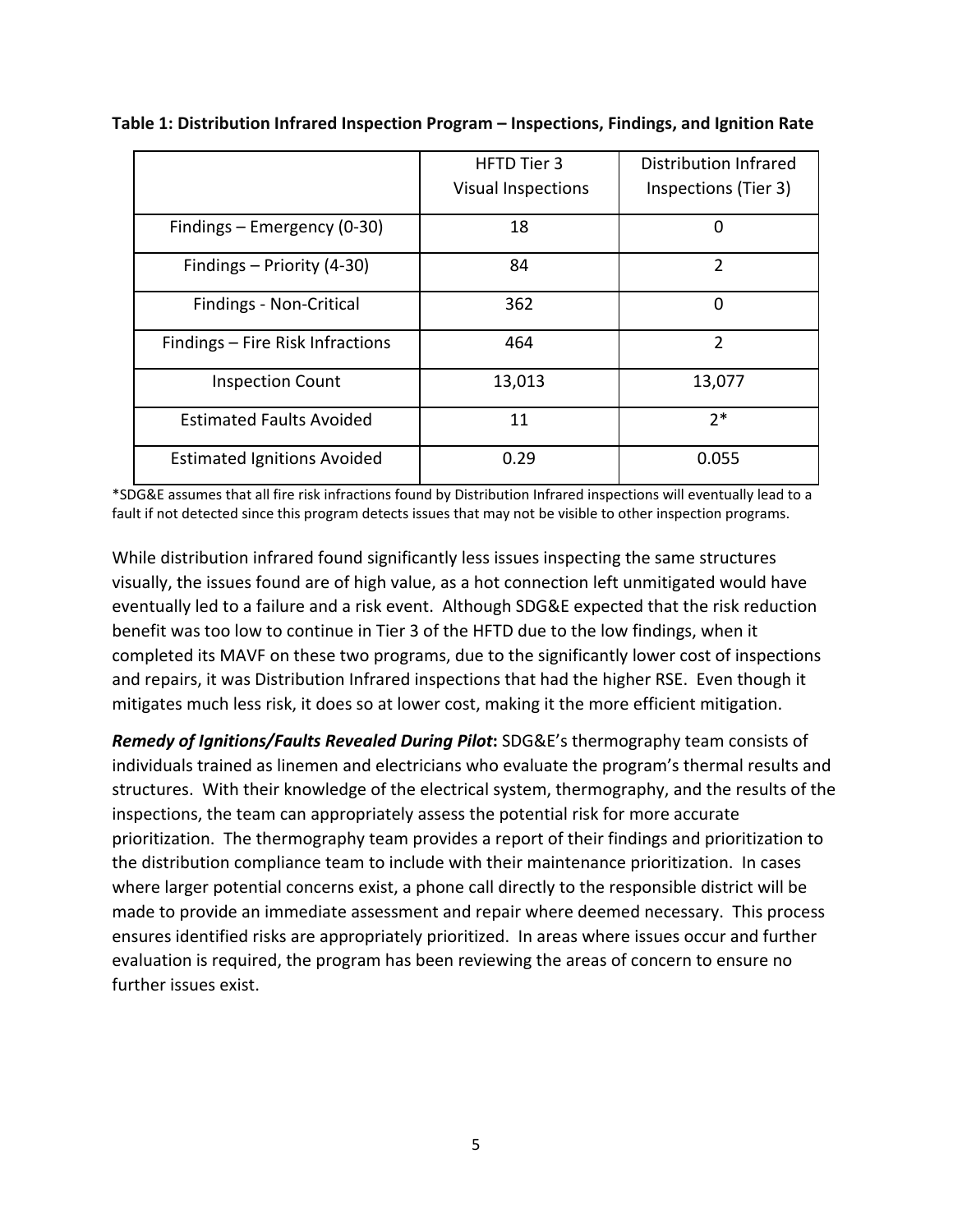*Expanded Use of Technology***:** If the program continues to prove successful in Tier 2 of the HFTD, the timeline and resource allocation would be evaluated to find the optimal inspection cycle for the infrared inspection program. In addition, SDG&E would look to identify other potential locations with highly loaded or critical circuits which may benefit from these inspections.

## Expanded Generator Grant Program (2020 WMP Section 5.3.3.11.2)

*Status of Pilot:* The Expanded Generator Grant Program (renamed the Generator Assistance Program in 2020) pilot concluded on December 31, 2020 and provided insights into customer spending habits, portable generator preferences, and general interest in a rebate‐type of program. In total, 1,274 rebates were issued to customers for a wide range of portable gas generators, exceeding our full‐year target of 1,000.

*Results of Pilot***:** SDG&E leveraged its experience in issuing point‐of‐sale rebates for Energy Efficiency devices by replicating these established processes in this first ever rebate program for portable backup generators. The program was launched in July 2020 and saw a steady monthly coupon download and redemption trend with a large surge in program activity near the end of the year. SDG&E is currently running a customer survey to identify the reasons for this year end spike in interest. It is presumed that both the end of year coupon expiration deadline and larger than normal PSPS events in November and December 2020 likely increased demand. In the month of December, over 700 customers elected to redeem their coupons at local big box retailers both in‐store and online. In the months leading up to December 2020, SDG&E received feedback through our customer contact center and program e‐mail inbox indicating customers desired more dual fuel and either key or push‐button start options and SDG&E responded by adding dozens of new models throughout the year.

*Remedy of Ignitions/Faults Revealed During Pilot***:** The Generator Assistance Program was designed to mitigate customer risk and negative impacts during PSPS event by creating greater access to available portable generators to customers in the High Fire Threat District. Customers purchasing these commercially available devices are given access to SDG&E safety information and sign off on reading all generator safety information provided by both SDG&E and the generator manufacturers. As these are portable backup generation devices, they are not evaluated in the same ways as permanent grid‐enhancing infrastructure.

*Expanded Use of Technology***:** The pilot of SDG&E's Expanded Generator Grant Program project has concluded, and SDG&E will pursue this as a full-fledged program going forward. Given the success of the GAP program in 2020, the program will be expanded as a general market offering to a larger number of customers in HFTD, as well as customers with propensity to need a backup generator for well pump resilience. SDG&E also plans to offer some new clean portable battery options for rebate in 2021.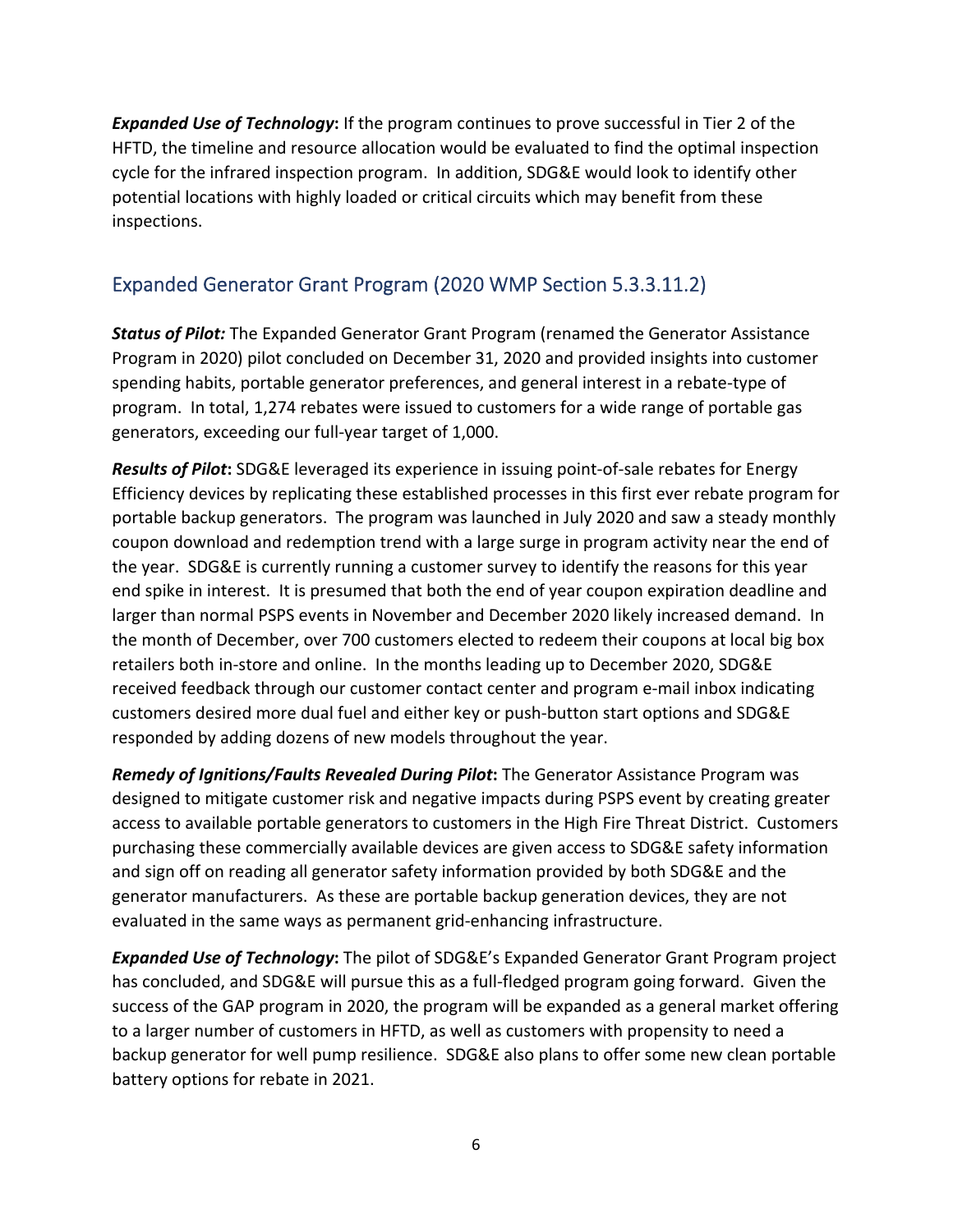## Advanced Protection – Falling Conductor Protection (2020 WMP Section 5.3.3.2)

*Status of Pilot:* The Falling Conductor Protection (FCP) pilot is still in the stages of strategic deployment within Tier 3 of the HFTD under "test mode" operation. In this mode, the Advanced Protection devices utilized for FCP will operate as designed, identify potential broken conductor conditions, and send various tripping signals and alarms to their respective endpoints, without operating any devices. This test mode is specifically designed to gauge the performance of this form of broken wire detection platform without incurring any unnecessary negative impacts to reliability. SDG&E continues to have six distribution circuits in test mode operation. In last quarter's report, SDG&E indicated that it had planned an additional five distribution circuits for test mode operation, but due to fire season and weather conditions, work in Tier 3 of the HFTD was often cancelled in the latter part of 2020. These five circuits are currently staged and ready for commissioning early 2021. Two more circuits out of Rincon substation (C215 and C271) are being commissioned this week. As stated in its 2020 WMP, SDG&E planned to have FCP enabled on all HFTD Tier 3 circuits by 2023. An update to this goal has been included in SDG&E's 2021 WMP Update. Due to a number of factors such as the strategic reprioritization of FiRM circuit deployments, specialized resource constraints such as Relay Technician, SCADA Technician and Distribution System Operator availability, and switch plan cancellations, SDG&E has revised its forecasted completion of its HFTD Tier 3 FCP deployment to 2026. In support of meeting this goal, SDG&E has finished construction on seven of eight substations and six of six circuits which were planned for 2020 as a part of the advanced protection program.

SDG&E is also implementing a combination of leased and private LTE to support the FCP use case. Currently, a combination of these technologies is being deployed and tested on existing Borrego area SCADA and protection devices with ongoing testing for improved FCP communication on three existing distribution circuits. As stated in its WMP, SDG&E believes LTE to be the optimum technology to support FCP.

*Results of Pilot*: FCP has been shown to operate correctly and sufficiently in both the lab and field commissioning environments. Proper design, field communication infrastructure, and commissioning expertise has led to the successful deployment of the six test mode circuits with five more planned in early 2021. Currently, SDG&E is measuring performance by the amount of broken wire events that occur within the zone of protection of FCP circuits. If a broken conductor occurs on a circuit operating in test mode, SDG&E measures performance by the reaction of the Advanced Protection devices to that event, and whether or not the devices would have acted to isolate the event. To date, broken conductor events have not occurred in a FCP zone of protection, and thus ultimate field performance measurements have not yet been realized.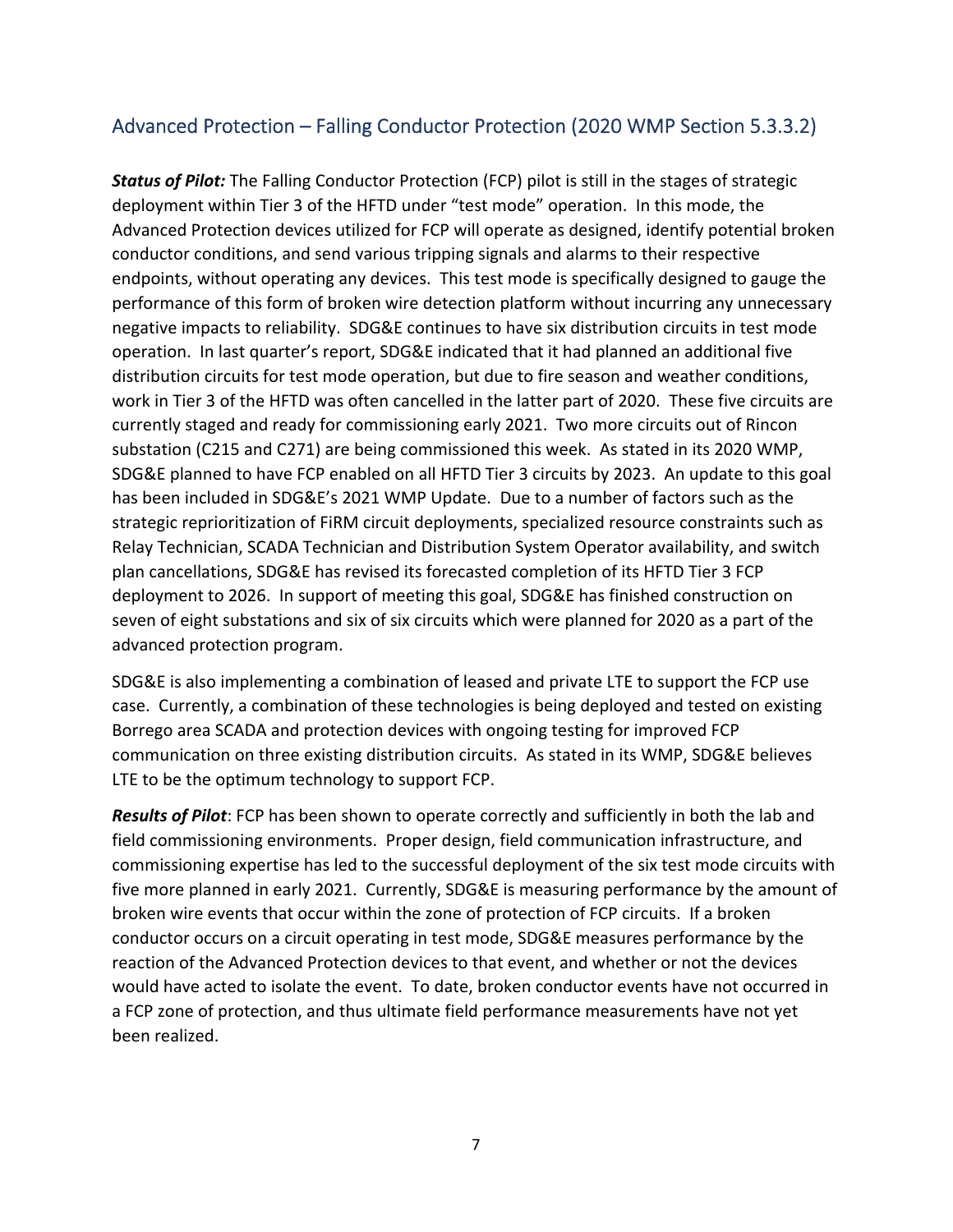*Remedy of Ignitions/Faults Revealed During Pilot*: SDG&E will use the data it receives from FCP broken conductor events to perform incident reviews as it currently does with all other protection operations throughout the system. The event record data produced by Advanced Protection devices will assist SDG&E subject matter experts in performing detailed event analysis to make recommendations to the various SDG&E planning, design, and construction organizations in situations where material improvements can be made outside of the protection scheme operation.

*Expanded Use of Technology*: SDG&E will continue to expand this technology throughout its service territory with a focus on the wildfire prone areas first. As noted above, SDG&E is planning to deploy this technology in the HFTD Tier 3 by 2026. Once that is complete, SDG&E plans to deploy the technology within the HFTD Tier 2. After HFTD circuits are covered, SDG&E will look to target the non-HFTD circuits so this technology may be utilized for public safety use cases, not just for wildfire risk reduction.

## Strategic Undergrounding (2020 WMP Section 5.3.3.16)

*Status of pilot:* In 2020, SDG&E's Strategic Undergrounding Program installed and energized 15.8 miles of undergrounding. Including the CNF mileage energized 14.4 miles, the overall total of undergrounding completed is 30.2 miles. SDG&E achieved its operational goal to install between 20‐30 miles of underground line in the HFTD areas.

Overall, the Strategic Undergrounding Program has made significant progress in the community of Julian, Valley Center, Jamul Tribe, and Alpine areas. Below is a status summary table of the projects:

| <b>Project Description</b>                                          | # UG Miles Status |                 |      | <b>Design %   Construction %   Status Notes</b> |                                                                                                                                                                                                      | <b>PSPS Customer Savings</b> |
|---------------------------------------------------------------------|-------------------|-----------------|------|-------------------------------------------------|------------------------------------------------------------------------------------------------------------------------------------------------------------------------------------------------------|------------------------------|
| <b>Quick Win-Lilac</b>                                              | 0.20              | Energized       | 100% | 100%                                            | Line energized on 10/24/20.                                                                                                                                                                          |                              |
| Phase 1 (Skyline Ranch)                                             | 6.63              | In Construction | 100% | 95%                                             | 5.9 mi o/o 6.63mi energzied on 12/18/20, including existing<br>underground customers and mobile home park. Pending for the<br>remaining 0.73mi to be energized 2/28/21 as part of 2021 mileage goal. | $152+$                       |
| Phase 1 (Cape Horn)                                                 | 0.53              | Energized       | 100% | 100%                                            | Line energized on 8/12/20.                                                                                                                                                                           | 17                           |
| Phase 2 (Banner Rd)                                                 | 0.90              | Energized       | 100% | 100%                                            | Line energized on 8/19.                                                                                                                                                                              | 8                            |
| Quick Win Job#1 -- E. Victoria Rd                                  | 0.83              | Energized       | 100% | 100%                                            | Line energized on 9/4/20 for Job 1&2. Job 3 separated & pushed to 2021                                                                                                                               | 88                           |
| <b>DUG to Jamul Tribe</b>                                           | 6.80              | Energized       | 100% | 100%                                            | Line energized on 11/21/20 and 12/15/20; 2 outage plan.                                                                                                                                              |                              |
| <b>Quick Win- Vallecitos</b>                                        | 0.30              | Energized       | 100% | 100%                                            | Line energized on 5/5/20.                                                                                                                                                                            |                              |
| DUG PH.2 (ST to Dudley's)                                           | 0.41              | In Design       | 95%  | 0%                                              | Ready for IFC, pending Caltrans permit only                                                                                                                                                          | Not energized                |
| Quick Win PH.1A W. Victoria Rd                                      | 2.30              | In Design       | 100% | 18%                                             | Late construction start due to design issues.                                                                                                                                                        | Not energized                |
| Quick Win Job#3-- E. Victoria Rd                                    | 0.10              | In Design       | 60%  | 0%                                              | Pending Caltrans permit                                                                                                                                                                              | Not energized                |
| Scada Switch PSPS Device #1&2<br>Installation---El Camino Del Norte | 0.34              | Energized       | 100% | 100%                                            | Line energized on 8/20/20. Mileage count from PSPS SCADA program.                                                                                                                                    | N/A                          |

Accordingly, SDG&E considers the pilot complete and will continue to pursue Strategic Undergrounding as a full‐fledged program going forward.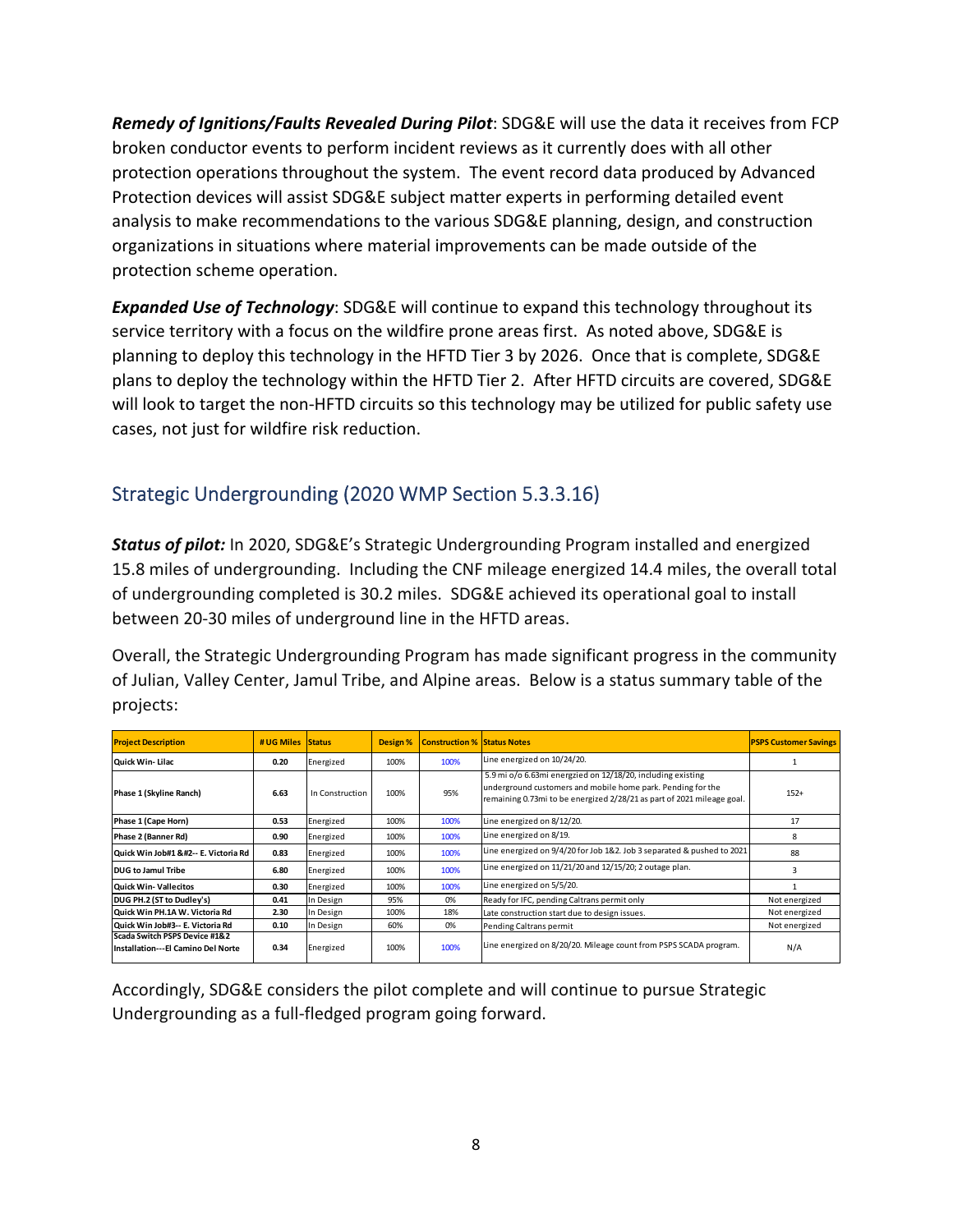*Results of pilot:* As SDG&E discussed in the previous quarterly report, the effectiveness of undergrounding has already been measured at approximately 99% effectiveness, with the only ignitions caused by vehicle contacts with pad mounted equipment. SDG&E was interested in seeing the cost per mile associated with undergrounding pilot projects to provide cost baseline for the program. SDG&E forecasted undergrounding costs to be \$3.25M per mile in 2020. Based on the SDG&E's strategic undergrounding actual cost per mile provided in the table below shows an average of approximately \$2.6M per mile direct cost. According to 2020 actuals, the average overheads shows approximately 26% overheads, which means approximately \$3.3M per mile fully loaded cost.

As mentioned in its 2020 Q4 status update, depending on the specific project needs and requirements (*i.e*., materials, design, construction, and field conditions), the cost varies. For these reasons, the projects shown in blue in the Cost Table Baseline below were selected as baseline due to similarities in terrain, subsurface conditions, and construction timeframe. As noted in the Cost Table Baseline, the C1030 Ph.1 (Skyline Ranch) and C75 DUG (Jamul Tribe) were not selected as part of the cost baseline due major difference in field conditions, usage of existing undergrounding facilities, especially with C75, permitting requirements, environmental concerns, and duration of construction.

| <b>Project</b>                              | #UG Miles                                                            | <b>Design Cost/Mile</b> | <b>Construction Cost/Mile</b> | <b>Overall Cost/Mile</b> |
|---------------------------------------------|----------------------------------------------------------------------|-------------------------|-------------------------------|--------------------------|
| C221 PH.1 Cape Horn                         | 0.53                                                                 | \$625,804               | \$2,003,223                   | \$2,629,026              |
| C <sub>221</sub> Ph. <sub>2</sub> Banner Rd | 0.90                                                                 | \$368,529               | \$1,140,472                   | \$1,509,001              |
| C1021 Lilac                                 | 0.20                                                                 | \$1,165,130             | \$4,110,940                   | \$5,276,070              |
| C754 Quick Win - Vallecitos                 | 0.30                                                                 | \$437,500               | \$1,107,907                   | \$1,545,407              |
| C357 E. Victoria                            | 0.83                                                                 | \$161,388               | \$2,741,320                   | \$2,902,708              |
| C1030 Ph.1 Skyline Ranch                    | Not included in the in the baseline due to different field condition |                         |                               |                          |
| C75 DUG Jamul Tribe                         | Not included in the in the baseline due to different field condition |                         |                               |                          |
| <b>Average Cost/Mile</b>                    |                                                                      |                         |                               | \$2,585,622              |
| <b>Loaded Cost/Mile (26% Overheads)</b>     | \$3,257,883.72                                                       |                         |                               |                          |

#### Cost Table Baseline

#### *Remedy of Ignitions/Faults Revealed During Pilot:* N/A

*Expanded Use of Technology***:** SDG&E will continue to use the undergrounding of overhead lines as a mitigation alternative in the areas of extreme risk impact, where a strategy of risk elimination is more prudent than a strategy of risk mitigation efficiency, and in areas where small amount of undergrounding can provide significant PSPS mitigation benefits to SDG&E's customers.

SDG&E is expanding the use and installation of undergrounding in key locations to reduce or eliminate ignitions and PSPS impacts. In addition, SDG&E would pursue this strategy in all areas subject to PSPS events, as well as in all HFTD zones.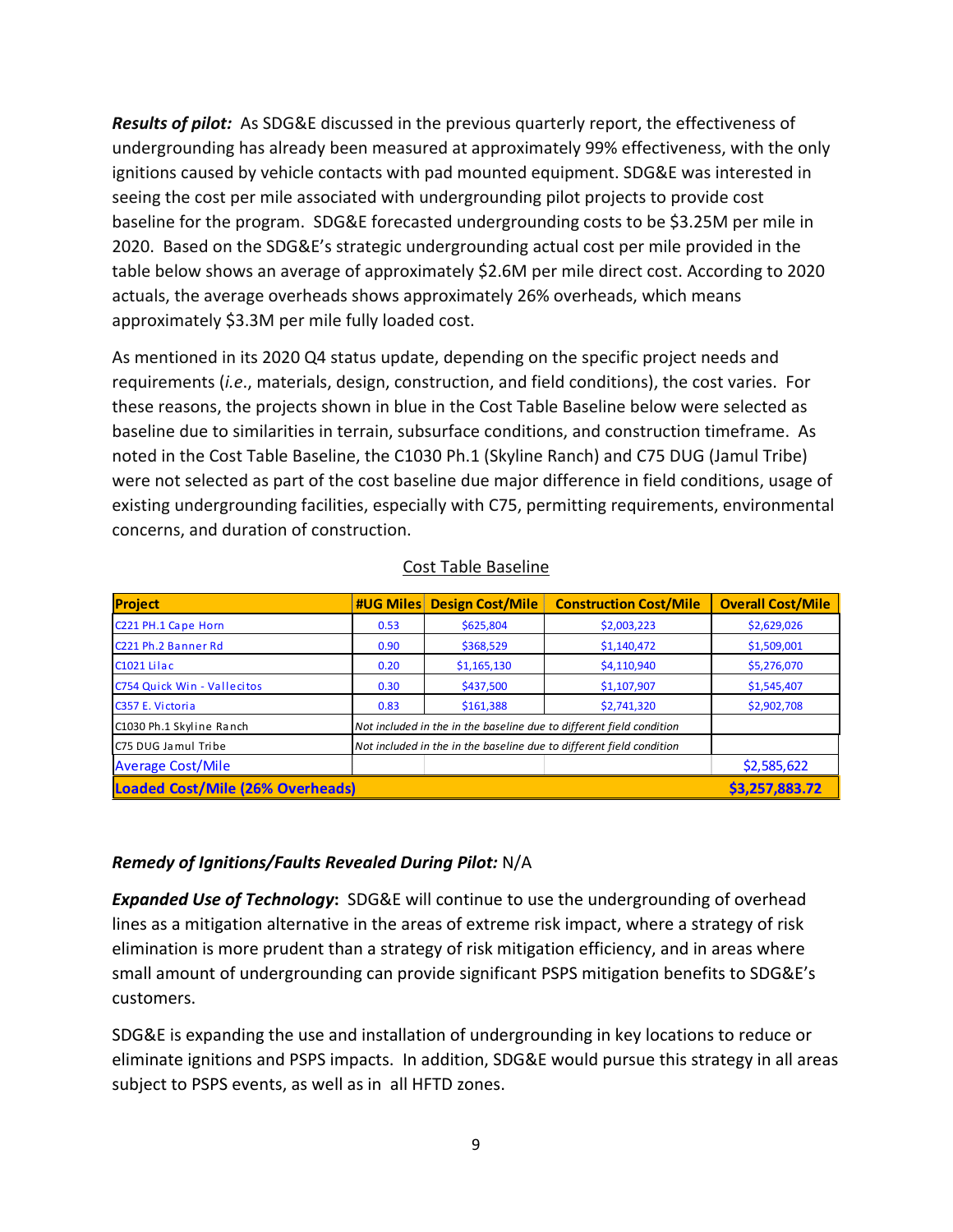## Drone Distribution Assessment (WMP Section 5.3.4.9.2)

*Status of Pilot:* This pilot was initiated in late 2019 with a goal of using drones to take pictures of every distribution structure within the HFTD Tier 3 by 2020. The drone distribution assessment pilot program has flown and assessed 37,310 structures of the nearly 40,000 overhead distribution structures within the HFTD Tier 3.

*Results of Pilot*: An updated quantitative analysis for this program is provided in the table below.

| Drone Distribution Assessment Results - 2019-2020 (Pilot in Tier 3) |        |  |  |  |  |
|---------------------------------------------------------------------|--------|--|--|--|--|
| Emergency (0-3 days)                                                | 113    |  |  |  |  |
| Priority/Noncritical (30 days - 1 year)                             | 9,056  |  |  |  |  |
| All Fire Risk Infractions                                           | 9,169  |  |  |  |  |
| <b>Inspection Count</b>                                             | 37,310 |  |  |  |  |
| <b>Faults avoided</b>                                               | 28     |  |  |  |  |
| Ignitions avoided                                                   |        |  |  |  |  |

*Remedy of Ignitions/Faults Revealed During Pilot*: Issues identified by drone assessments are categorized as either emergency (0‐3 days) or priority/non‐critical (30 days to 1 year) and are remediated within those time frames.

*Expanded Use of Technology*: Based on the findings described in the table above, SDG&E plans on continuing this drone program beyond the pilot phase. At this point, SDG&E plans to expand the drone program to complete flights and assessments within the Tier 2 of the HFTD in the next two years, as well as the portions of its transmission system within the HFTD. Based on the results, SDG&E will determine an appropriate cycle for the drone program that balances the benefits of the inspection versus the cost of the program.

## Circuit Ownership (WMP Section 5.3.4.9.3)

*Status of Pilot:* As discussed in last quarter's report, the circuit ownership pilot has been completed and implemented. This program provides the opportunity for SDG&E's field employees and management of field employees to submit circuit vulnerabilities via a Mobile Data Terminal (MDT) program or mobile application (both iOS and Android). Specifically, this program facilitates supplemental submission of circuit vulnerabilities (in addition to the existing inspection programs) so that they can be repaired in a timely manner, to prevent a potential ignition, and minimize the risk of wildfire. SDG&E has released the program system wide and is currently utilizing the software.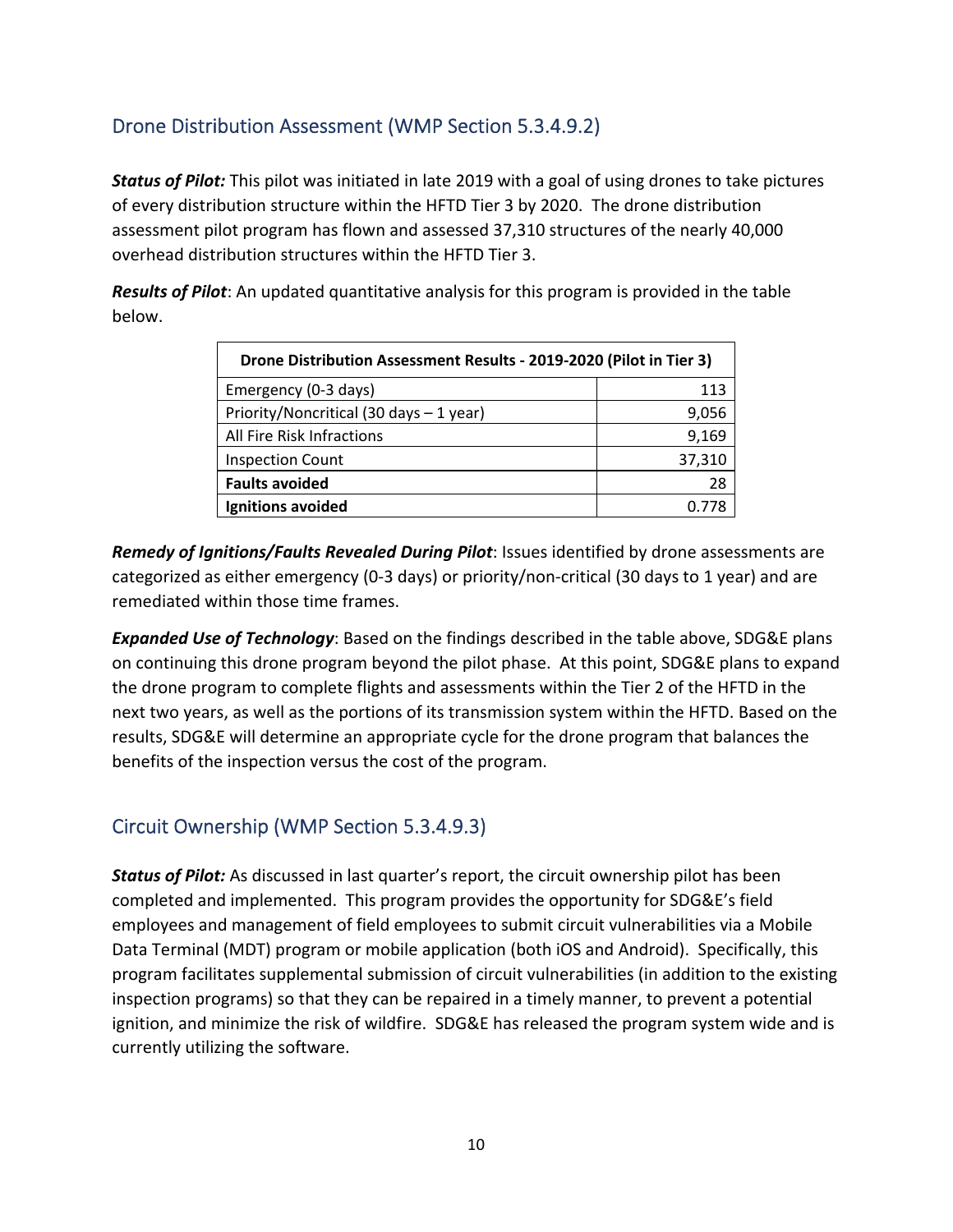*Results of Pilot***:** Since last quarter's report, SDG&E has had four submittals through the MDT program, with two that identified potential fire concerns. Two were determined to be "descoped" due to no fire potential. Formal trainings on the business process were conducted. The mobile phone application, EPOCH application, and SharePoint site were all successfully deployed.

*Remedy of Ignitions/Faults Revealed During Pilot***:** For the two fire potential findings identified above, one was a mylar balloon stuck on power lines, which was removed the same day it was discovered. Objects in power lines have the potential to cause an ignition, and if an ignition had started in this location it would have been a moderate fire risk. The other finding related to removing an overhead wire (sized #6 bare stranded copper) that ran through a dry brush canyon near an urban development. This branch line feeds a small transformer that is used for monitoring. SDG&E developed a plan to isolate the transformer with solar generation and a battery, which reduced the overhead exposure from 22 spans of wire to 1 or 2 with covered secondary wire. This area also is associated with moderate fire risk if an ignition were to occur. The likelihood of equipment failure is low, reducing the risk impact.

*Expanded Use of Technology***:** SDG&E has deployed the mobile phone application for submission of circuit vulnerabilities, which make it easy for anyone qualified to submit a concern in the field. SDG&E also has an EPOCH application (use on the electric troubleshooter's MDT), as well as the ability to submit through SharePoint. This gives SDG&E's personnel plenty of options to submit a concern. No further expanded use of technology is needed at this time.

## Vegetation Management LiDAR (2020 WMP Section 5.3.5.7)

*Status of Pilot:* SDG&E is still in the very early stages of leveraging LiDAR technology as a component of its vegetation management activities. The Vegetation Management LiDAR pilot is being conducted on a section of Circuit 214 identified as high risk based on meteorological data, tree density and vegetation type. The circuit section is located within Tier 3 HFTD on Palomar Mountain along a roadside with a rich diversity of tree species including conifer and oaks. The first phase of the pilot was scoped to include 414 poles and 207 spans of overhead distribution and secondary conductor. The intent of the pilot was to test the accuracy of the clearance data and to determine whether the resultant data can be processed efficiently to provide timely information that is readily useable and actionable.

*Results of Pilot***:** Initial findings based on the results of the first phase of the project indicate that that LiDAR may not easily be adaptable into a predefined utility work management schedule. Accurate LiDAR information is contingent on flight frequency. The timing of LiDAR capture and processing can be complex, and the delivery of a finished product in a user‐friendly format can take several weeks.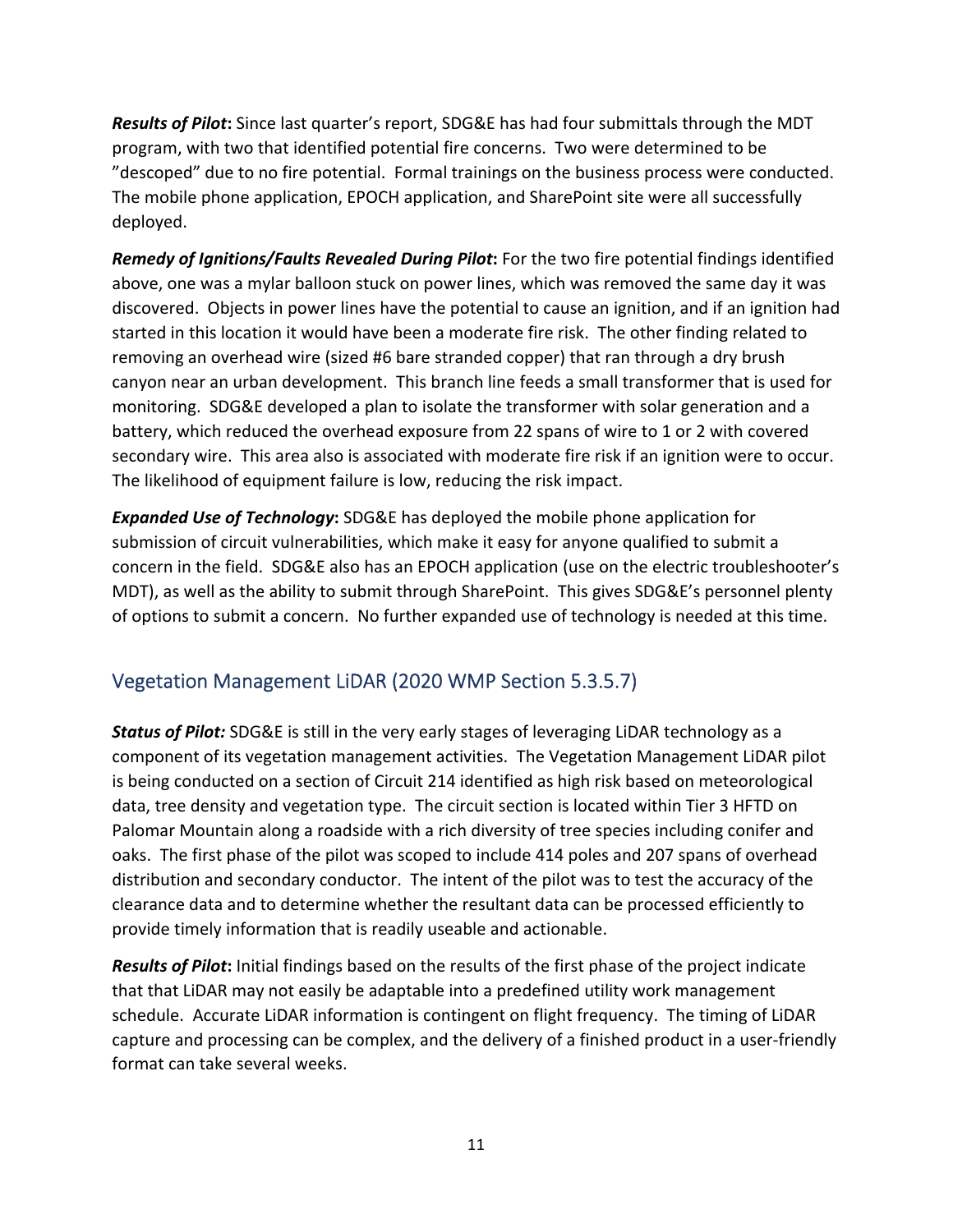After the LiDAR information was processed, the results were verified with a field review. Much of the data proved to be valid. Nevertheless, some discrepancies were found with clearances and hardware identification. In one instance it was determined that the LiDAR clearances did not identify the closest portion of the tree's position relative to the line. The field review determined the tree was closer than LiDAR data indicated. In another instance, the modeling did not make the distinction between differing electric facilities (distribution vs. secondary). Lastly, in another instance LiDAR did not fully penetrate dense tree canopies resulting in unobserved conductors or equipment.

*Remedy of Ignitions/Faults Revealed During Pilot***:** The findings of this pilot project have thus far not identified any non-compliant vegetation-related conditions. In instances where a noncompliant condition is observed SDG&E Vegetation Management has a priority response procedure for mitigating the condition to prevent a line contact from vegetation encroachment or line strike. Ultimately, an expected remedy of ignition for this project could be highly accurate clearance readings and the ability to take quick action to prevent tree/line conflicts that may be identified.

*Expanded Use of Technology***:** SDG&E does not expect that LiDAR would completely replace detailed, foot patrol inspections. Currently LiDAR is not capable of identifying structural tree hazards such as included bark, decay, disease and infestation, or compromises to root systems. This requires a trained and qualified individual to perform a Level 2 hazard assessment and accurately assess risk. SDG&E would expect to use LiDAR as a tool to augment traditional inspection activities and for situational awareness.

SDG&E is also considering the use of LiDAR in its QA/QC program to confirm compliance with minimum clearance requirements. However, the feasibility and timing to re‐fly segments of completed work would be added cost and time to the program's current schedule. Therefore, SDG&E will need more time to identify any schedule and cost impacts and benefits to the use of LiDAR for its vegetation management program.

SDG&E will continue to work diligently with the current pilot LiDAR vendors to further analyze and refine the data processing in 2021 with plans to implement a phased approach into the HFTD inspection program.

## Ignition Management Program (2020 WMP Section 5.3.7.4.1)

*Status of Pilot:* SDG&E's Ignition Management Program (IMP) is managed by a Fire Ignition Management Program Coordinator. The purpose of this pilot program is to identify ways to reduce the risk and occurrence of fire ignitions. The IMP has identified databases throughout the Company, and it is working to consolidate the information into a single source of information so as to conduct analytics and identify modes of failure as well as mitigation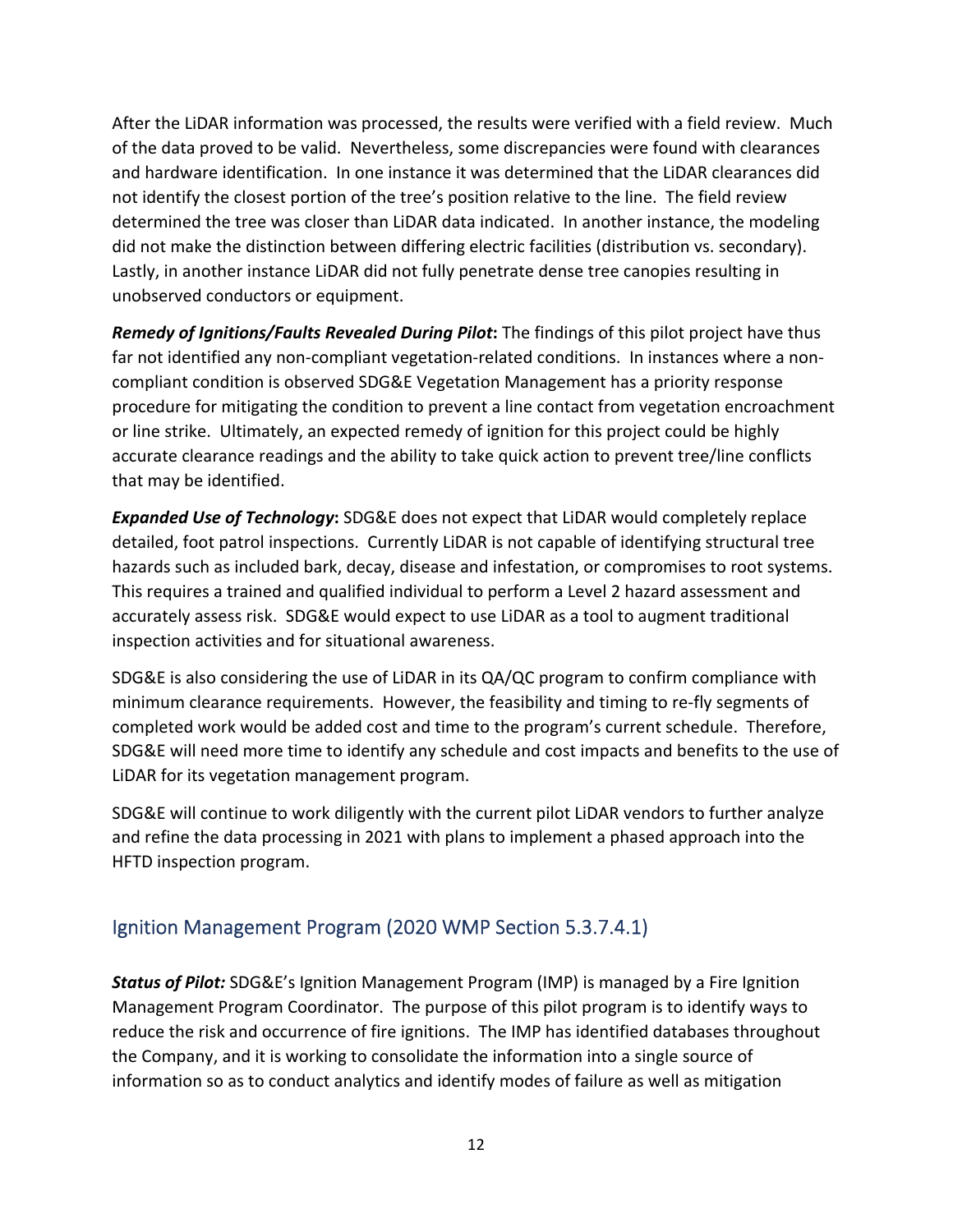owners. In addition, the IMP follows up on all reported ignitions and equipment failures and is conducting an analysis to determine the cause of each ignition.

The IMP team works closely with SDG&E engineering subject matter experts (SMEs) by providing site analysis data to support equipment failure analysis. This data is used in conjunction with the data collected from other internal stakeholders for use in determining failure modes and future analytics.

*Results of Pilot:* The program continues to progress toward broader adoption and is based on the data gathering process that has been put in place and continues to be refined. Data, along with the events initiating the data, are being documented then filtered through the program and the program manager. In 2020, the program has documented and followed up on 210 reports with findings being communicated to the appropriate SME.

*Remedy of Ignitions/Faults Revealed During Pilot:* The process for reducing the frequency and consequence of ignitions is constantly being refined, and the program has established the initial path for analysis to be communicated to mitigation owners. SDG&E plans to integrate the findings of the program into its decision-making process for WMP risk reduction and hardening initiatives.

*Expanded Use of Technology:* When ignitions or near ignitions have been identified through the IMP processes, SDG&E's Electric Engineering SME failure analysis team is notified, and a systematic analysis is conducted to determine the cause of the failure. When the cause of the failure is determined, the mode of failure is tracked for trends and reported to the mitigation owner to remedy the failure. The IMP is building a process to analyze failures that will include a Failure Mode Effect Criticality Analysis to further analyze data collected in the IMP process.

## Fuels Management (2020 WMP Section 5.3.5.5)

*Status of Pilot:* SDG&E has awarded a grant to the Fire Safe Council of San Diego County. This supports the goals of increasing the efficiency of the Fuels Management process and adding additional value for our customers.

*Results of Pilot:* Success of this pilot is measured based on the completion of the projects associated with the award recipients. Additionally, establishing a selection process based on the scoring criteria and strengthening the fire defense of the service territory has made the pilot a success.

*Remedy of Ignitions/Faults Revealed During Pilot:* This program is a partnership with the community that reduces the consequence of ignitions. The process is similar to that established by the CPUC and partner agencies for the Sunrise Powerlink Grant Program.